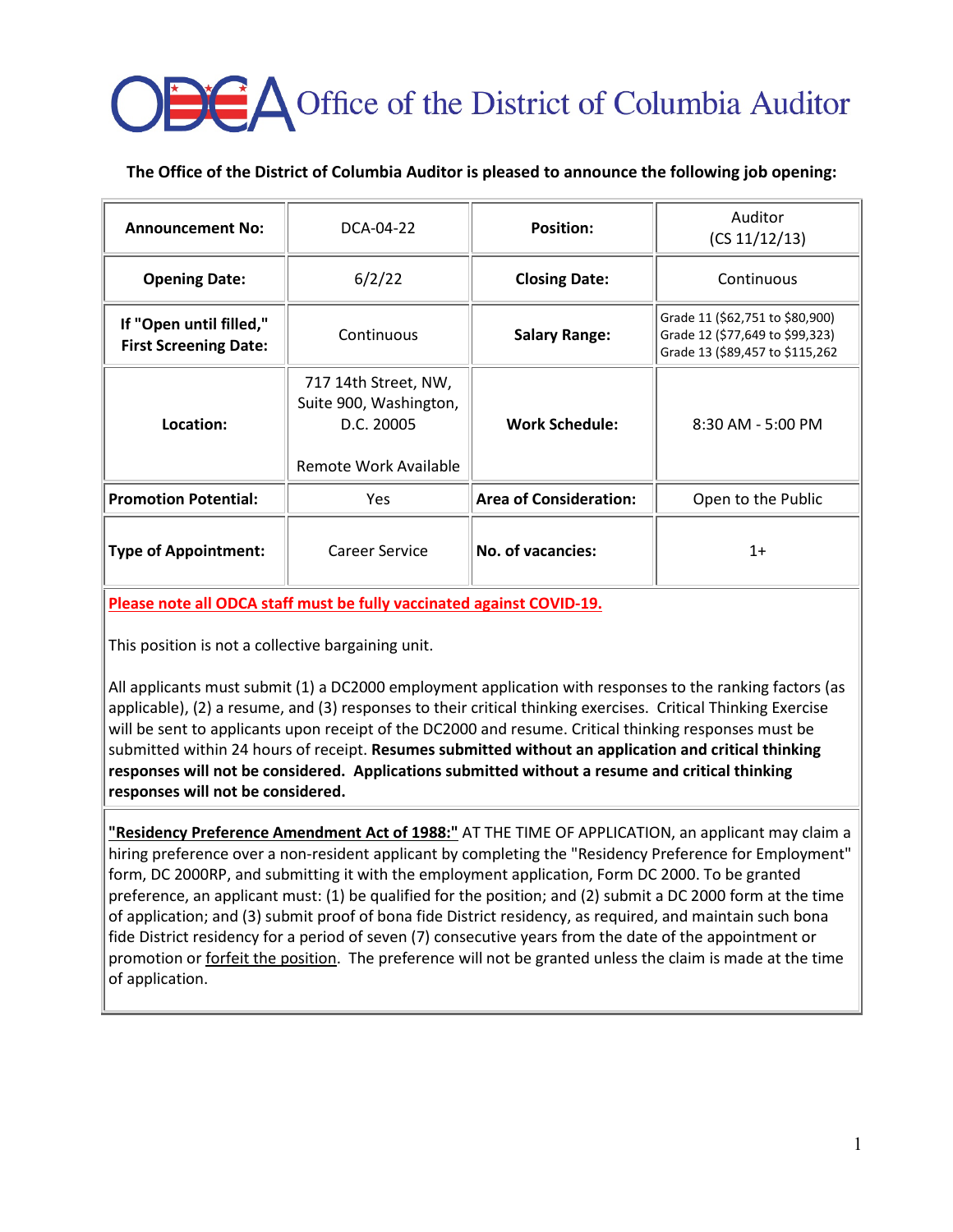### **Brief Description of Duties:**

The Office of the District of Columbia Auditor (ODCA) seeks a highly qualified Auditor to work as part of an audit team on comprehensive audits of District of Columbia operations. Our auditors are independent thinkers dedicated to improving the economy, efficiency, and accountability of the District government. ODCA auditors help a Senior Auditor or Audit Supervisor develop project plans and schedules to promote and ensure audit compliance, efficiency, and accountability. Through regular contact with officials from other District government agencies, you will perform research; review records; conduct interviews; analyze data; write reports; and brief management.

Primary duties include:

- $\triangleright$  Develop and draft project plans and engagement letters, setting out objectives, scope, methodology and timeframe for individual ODCA projects;
- $\triangleright$  Research relevant laws, regulations, policies, procedures, and best practices;
- $\triangleright$  Design and conduct the survey/risk assessments;
- Interview agency staff to gain an understanding of the auditee's operations and internal controls;
- $\triangleright$  Gather, sample, and test data;
- $\triangleright$  Verify and reconcile information and evidence;
- $\triangleright$  Observe and analyze trends, patterns, and possible failures to meet laws, regulations, policies, procedures, and best practices;
- $\triangleright$  Prepare work papers and track reviews and approvals by supervisors;
- $\triangleright$  Draft preliminary findings;
- $\triangleright$  Review any responses from the agency, program, or auditee;
- $\triangleright$  Revise reports based on feedback received from ODCA management as well as responses from the agency, program, or auditee;
- $\triangleright$  Draft final report or parts of reports, including findings and recommendations;
- $\triangleright$  Brief supervisors and senior level management throughout each project, program evaluation, or audit, as required; and
- $\triangleright$  Help management ensure that ODCA's audits and audit reports meet quality assurance standards.

#### **Qualifications/Requirements:**

Incumbents of these positions will be required to complete work assignments within required timeframes. Work primarily is performed in an office setting, although approximately 50 percent of the incumbent's time may be spent off-site. Due to the delicate and confidential nature of audit work involved, incumbent exercises extreme discretion in discussing ODCA audits.

The CS 11/12/13 positions have promotion potential to more senior levels upon demonstrating increasing levels of responsibility after one year in-grade at the lower level position noted briefly as follows:

**CS 11 to CS 12** – Guide and coordinate the work of junior staff, coordinate presentations at meetings, and incorporate work product of junior staff into draft and final reports.

**CS 12 to CS 13** - Conduct complex audits; lead an audit team; and review and approve work papers by junior staff with minimal supervision.

**CS 13** – Design and conduct survey/risk assessments; lead entrance, close-out, and exit meetings; and conduct in-house briefings. For promotion from a CS 13 position, the incumbent must apply/compete for a CS-14 or management position.

**Educational Requirements:** The incumbents of these positions will possess at least a bachelor's degree from an accredited college or university in Accounting, Business Administration, Public Administration, or another field relevant to the work of the District of Columbia Auditor.

## **General Experience:**

The **CS 11 to CS 13** Auditor will have the following **required** skills:

 $\triangleright$  Excellent written and verbal communication skills;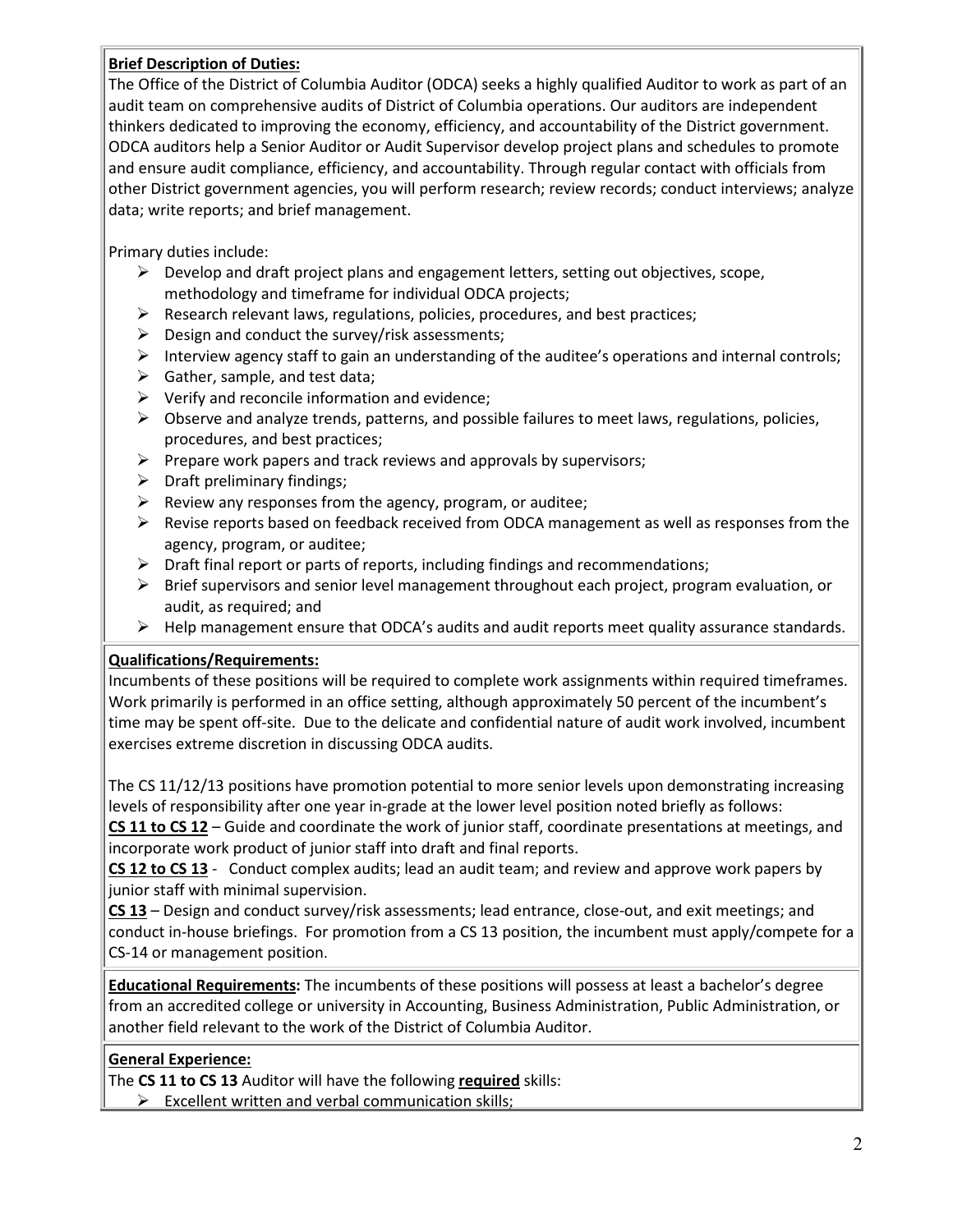- $\triangleright$  The ability to work well under pressure and multi-task;
- $\triangleright$  Superior organizational and interpersonal skills;
- $\triangleright$  A working knowledge of Microsoft Office applications (i.e. Excel and Word).

# **CS 11**

In addition to meeting the requirements listed above, the CS 11 Auditor will have the following required skill:

 $\geq 1$  to 2 years of relevant experience in governmental accounting, accounting, auditing, program evaluation/analysis, risk assessment, or internal controls.

# **CS 12**

The CS 12 Auditor position will have the following required skills in addition to meeting the requirements for the lower grade position:

- $\geq 2$  to 5 years of relevant experience in governmental accounting, accounting, auditing, program evaluation/analysis, risk assessment, or internal controls; and
- $\triangleright$  Demonstrated knowledge of generally accepted accounting and generally accepted governmental auditing principles, procedures, standards, and techniques.

# **CS 13**

The CS 13 Auditor position will have the following required skills in addition to meeting the requirements for the lower grade positions:

- $\triangleright$  5 to 8 years of relevant experience in governmental accounting, accounting, auditing, program evaluation/analysis, risk assessment, or internal controls;
- $\triangleright$  A certified Public Accountant (CPA), Certified Government Auditing Professional (CGAP), or a Certified Internal Auditor certification obtained through written examinations; or 24 semester hours of accounting; and
- $\triangleright$  Demonstrated ability to prepare reports, including final reports, status updates, charts, graphs, etc.

The **CS 11 to CS 13** Auditor will also have one or more of the following **preferred** skills:

- $\triangleright$  Knowledge of the District of Columbia government's activity, missions, organizations, functions, and operations;
- $\triangleright$  Experience working in a local, state, or federal government oversight agency;
- $\triangleright$  Demonstrated ability to gather and assemble facts and recommend conclusions and solutions;
- $\triangleright$  Demonstrated ability to research and prepare reports;
- $\triangleright$  Experience using TeamMate and/or E-case; or
- $\triangleright$  A graduate degree in a relevant discipline.

## **Competencies Required (CS 11 to CS 13):**

Personal Accountability. Operates with transparency and integrity. Demonstrates personal responsibility for the completion of work assignments as prescribed. Leverages experience and effective problem solving to overcome hurdles.

Communicates Effectively. Demonstrates openness, candor, and respect, in communicating with colleagues. Presents ideas and information verbally and in writing in a clear, concise, and readily understood manner.

Collaboration. Is open, courteous, and collegial. Solicits and values input and participation from colleagues. Recognizes and believes in the importance of teamwork.

Technical Proficiency. Is well-informed on issues in the District government and seeks to be current on national trends in state and local government and the audit/assessment profession.